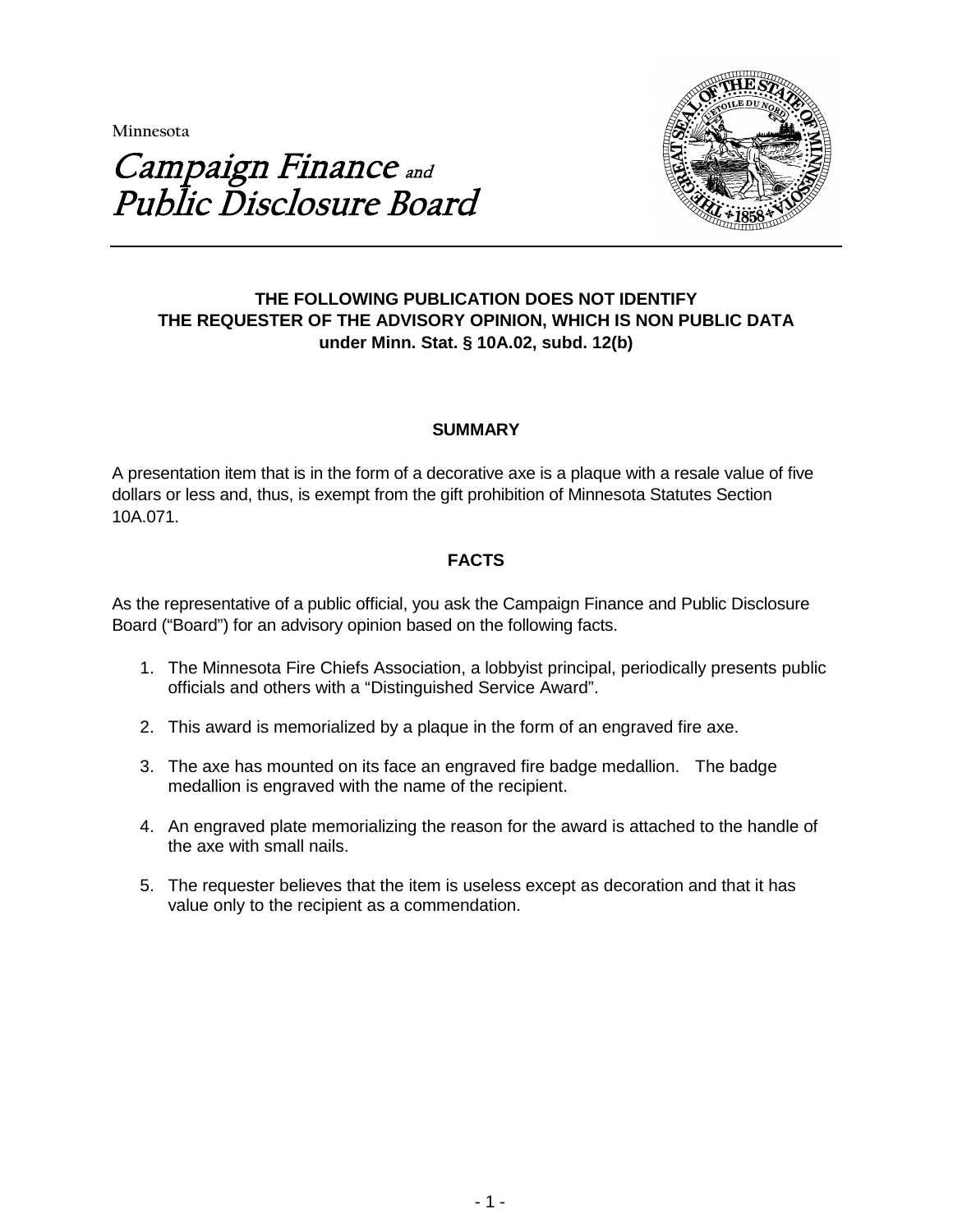#### **QUESTION**

Based on the stated facts, you ask whether the official may accept a gift of the axe under the exception to Minnesota's gift prohibition for "a plaque with a resale value of \$5 or less"?

#### **OPINION**

In Advisory Opinion 245, the Board addressed the question of whether this particular item falls within the definition of a "plaque" and concluded that it did. The statutes and administrative rules governing what constitutes a plaque have not changed since the issuance of Advisory Opinion 245. On this basis, the Board concludes that the item is a "plaque".

The statute in effect at the time Advisory Opinion 245 was issued did not place a dollar value limit on plaques that may be accepted. The current statute limits plaques to those having a resale value of five dollars or less. Thus, the question before the Board is whether the item described in the request has a resale value of five dollars or less.

To make a more accurate determination of the value of the item, Board staff learned from authoritative sources that the "axe" is not an actual axe. It is an item specifically manufactured as a presentation item. The head of the "axe" is bronze and includes a medallion in the shape of a fire badge which is cast as part of the head. The item could not be used as an actual axe and has no resale value as an actual fire axe.

Based on the facts provided by Requester and the supplemental information obtained by the by staff, the Board concludes that the presentation "axe" is a decorative item that is engraved to make it unique to the person to whom it is given; that it has no use other than as a commemorative item; and that it has no "resale value" within the meaning of Minnesota Statutes Section 10A.071, subd. 3(4). Thus, the presentation axe is an item which falls within the gift prohibition exception for plaques.

Issued December 9, 2010 \_\_\_\_\_\_\_\_/s/ John Scanlon\_\_\_\_\_\_\_\_\_\_\_\_\_\_\_\_\_\_\_

John Scanlon, Vice Chair Campaign Finance and Public Disclosure Board